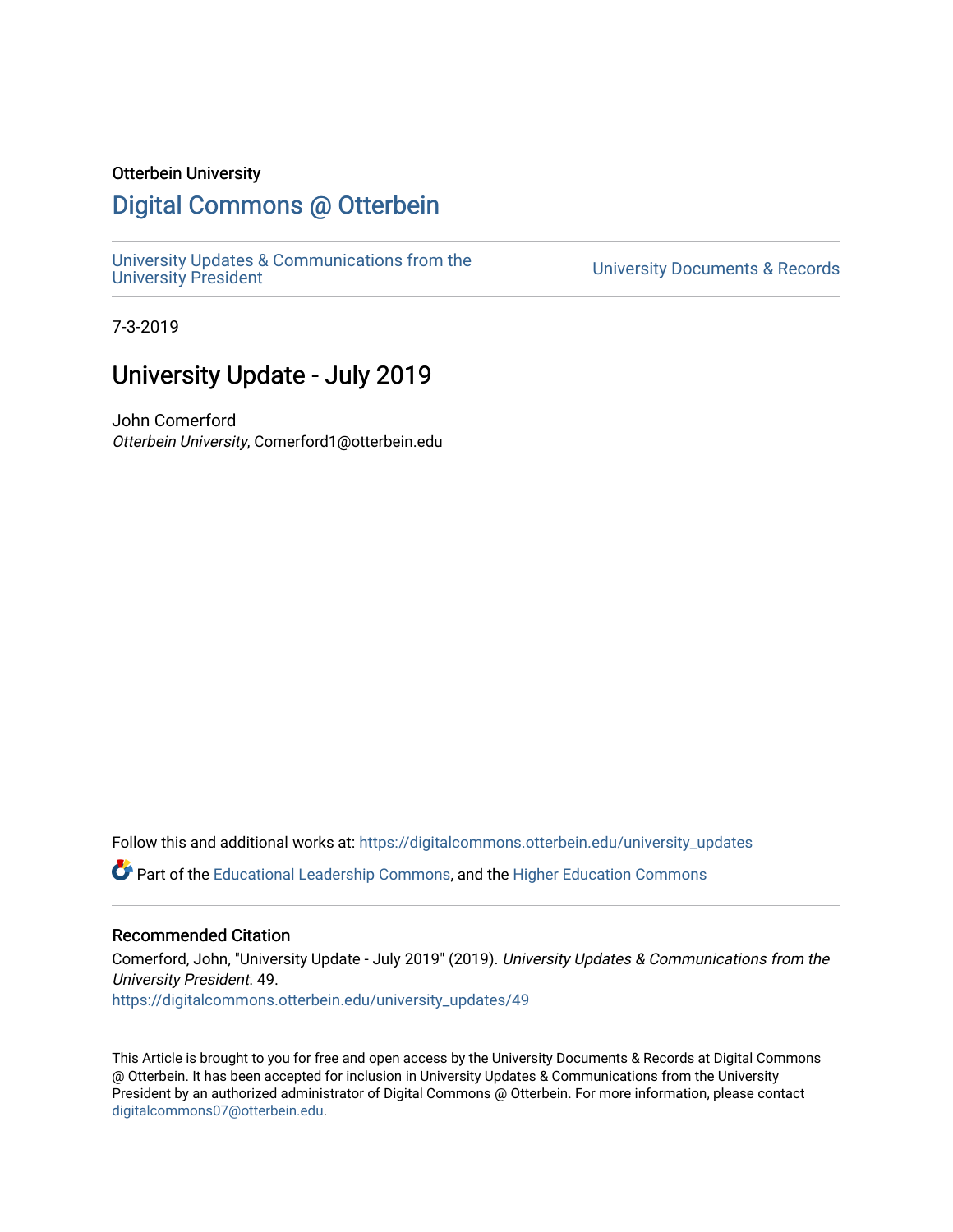

1 South Grove Street Westerville, OH 43081-2006 TEL 614-823-1420

OFFICE OF THE PRESIDENT<br>FAX 614-823-3114

July 3, 2019

Dear Colleagues,

And suddenly it is July! There is still a lot going on around campus, including maintenance projects, summer theater, the national WELD conference, alumni events in Columbus and Dayton, and celebrations of recent retirements (including Bob Gatti, Laurie Draper, and Roger Routson). These retirements, and the years of service and dedication they represent, were especially moving to me. Other updates include:

### Event Services

I am pleased to announce Matthew D'Oyly has been named Director of Events and Conferences effective July 1, 2019. Matthew and others spent the last few months gathering information and meeting with colleagues across campus, and there was broad support for a "one-stop-shop" to coordinate events and drive additional revenue. Please note that this is not a new position, but a reclassification of Matthew's current role. Matthew will report to Kristi Robbins. The Office of Events and Conferences will be primarily responsible for bringing new groups to campus, but will also coordinate signature University events through collaboration with cross-functional teams he will be identifying in the coming weeks. There is much work to be done to create a more centralized approach to event and rental management and I am glad that Matthew has agreed to take it on.

### **Strategic Planning**

My thanks to leaders from Student, Staff, and Faculty Assemblies and the Cabinet who came together in June to launch our new strategic planning process. Together, we have further developed a process that will allow for ideas to come from anyone on campus. We also reviewed strengths and weaknesses from each area of campus and developed draft goals. All of this will be shared in August for further feedback and refinement.

All the participants noted that the planning process will move quickly this year. We need to approach the structure, goals, RFP process, and select initiatives for the 20/21 year. We will use multiple ways to communicate and request feedback (town halls, assembly meetings, e-mail, etc.), but know that if you have questions, comments, or concerns you can always contact me.